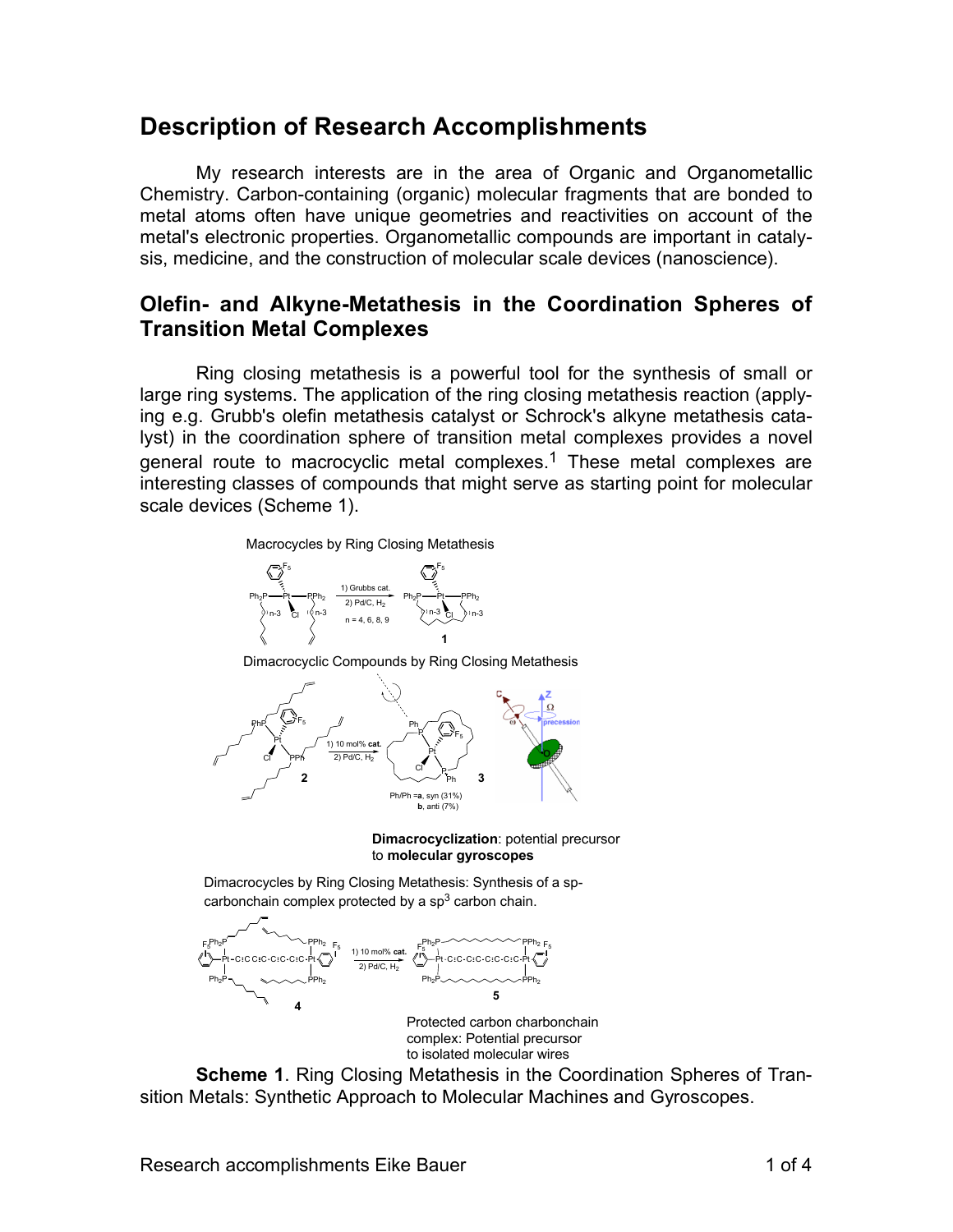Macrocyclization of appropriate precursor complexes applying the Grubb's metathesis catalyst lead (after hydrogenation of the formed double bond) to saturated macrocyclic metal complexes **1** of different ring size. <sup>2</sup> Metathesis of the precursor complex **2** lead to two isomers of a dimacrocyclic metal complex **3**. 3 These macrocyclization reactions potentially lead to the synthesis of molecular gyroscopes. In the meantime, the methodology described above was successfully applied in trimacrocyclization reactions yielding gyroscope-like compounds.<sup>4</sup>

In the bimetallic platinum complex **4** both platinum centers are connected by a sp-carbon chain  $(C≡C)<sub>4</sub>$  ("carbon-chain complex"). Application of a ring closing metathesis / hydrogenation sequence lead to the carbon chain complex **5**. In this complex, the sp-carbonchain is effectively protected by the surrounding  $sp<sup>3</sup>$ chain. Compounds like **5** are interesting model compounds for protected molecular wires <sup>5</sup>

Alkyne metathesis applying Schrocks alkyne metathesis catalyst was successfully applied in macrocyclizations as well.<sup>6</sup>

## **Diastereoselective Assembly of Phosphametallocenes**

Phosphametallocenes are an interesting class of compounds, which have similar properties than metallocenes. In phosphametallocenes, one carbon of the coordinated cyclopentadienyl ligand is replaced by phosphorus, forming a phospholylligand. Due to the phosphorus in the ring system, unsymetrically substituted phospholylligands form two diastereomers (rac and meso).





The lone pair of the phosphorus in the coordinated phospholyl-ligand is capable of coordination to a transition metal such as Rhodium (Scheme 2). It turned out that combination of a rac/meso mixture of a phosphazirconocene **7** with a diasteropure Rhodium complex **6** leads to a single diastereomer of a bimetallic Rh-Zr complex **8**. A rac/meso conversion occurs on Zr, either before or after coordination, giving diasteroselectivity.

The rac meso isomerization of chiral phosphametallocenes most likely follows a ring-slip/inversion/ring-slip mechanism (Scheme 3). The phosphoyl ligand of phosphametallocene (S)-9 undergoes a ring slip from  $\eta^5$  coordination to  $\eta^1$  coor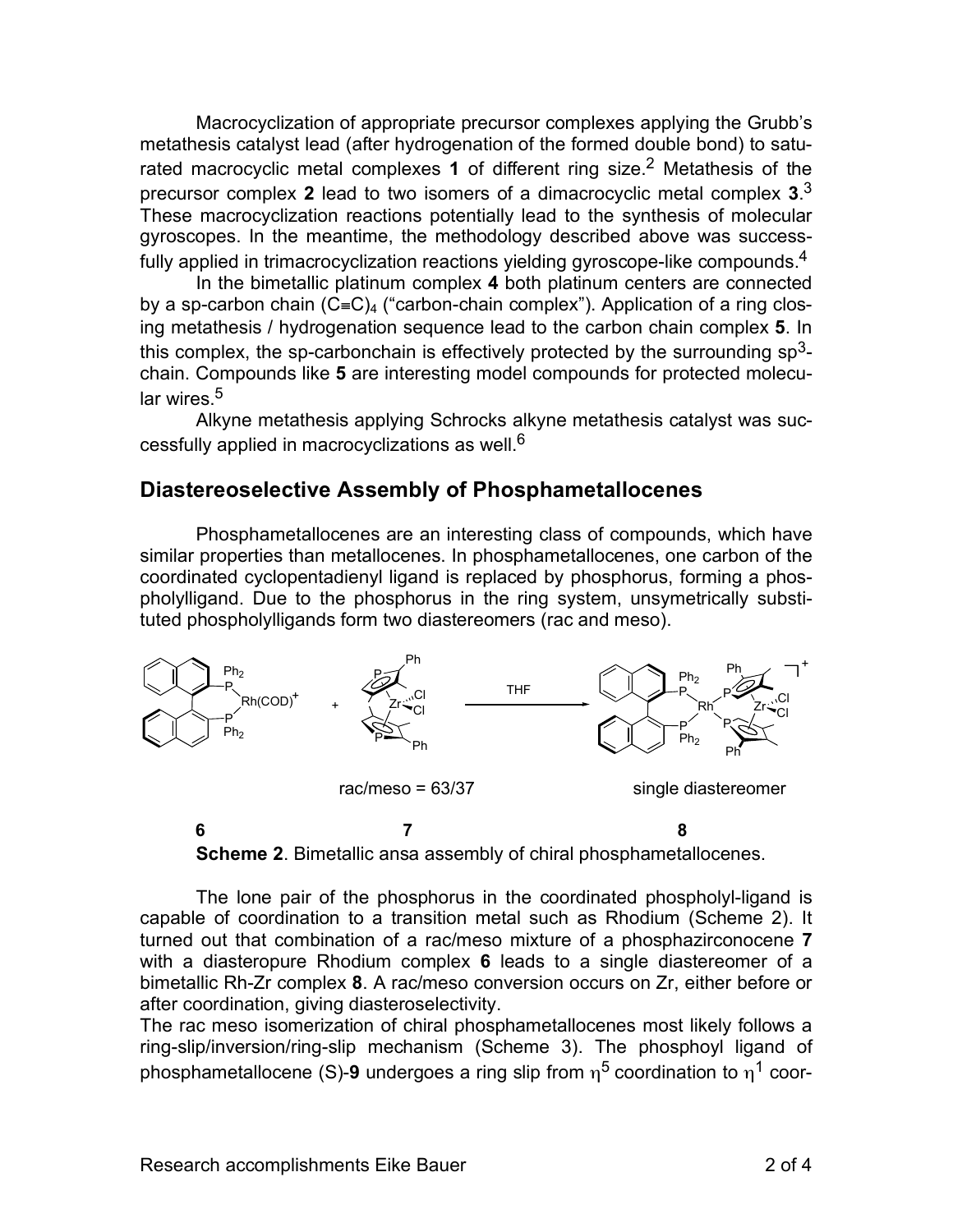dination followed by an inversion of the ligand. Ring slip back to a  $\eta^5$ -coordinated phosphyl-ligand affords the meso isomer **10**. 7



**Scheme 3**. rac-meso isomerization of phosphametallocenes via a ring-slip /inversion/ring-slip mechanism.

This slip/inversion/slip mechanism takes place either before or after the bimetallic assembly of **6** and **7** to **8**. <sup>8</sup> Diastereopure complexes such as **8** are potential catalysts for polymerization reactions.

## **Novel Carbene Complexes and their Application as Catalysts in Organic Synthesis**

Carbenes are a relatively new class of compounds, which contain divalent carbon atoms and a lone pair. Carbenes can serve as ligands in transition metal complexes and influence their electronic properties. Rh carbene complexes **11** and **12** (Scheme 4) were synthesized by a Metallation-Transmetallation sequence.<sup>9</sup>



The Hydrosilylation Reaction